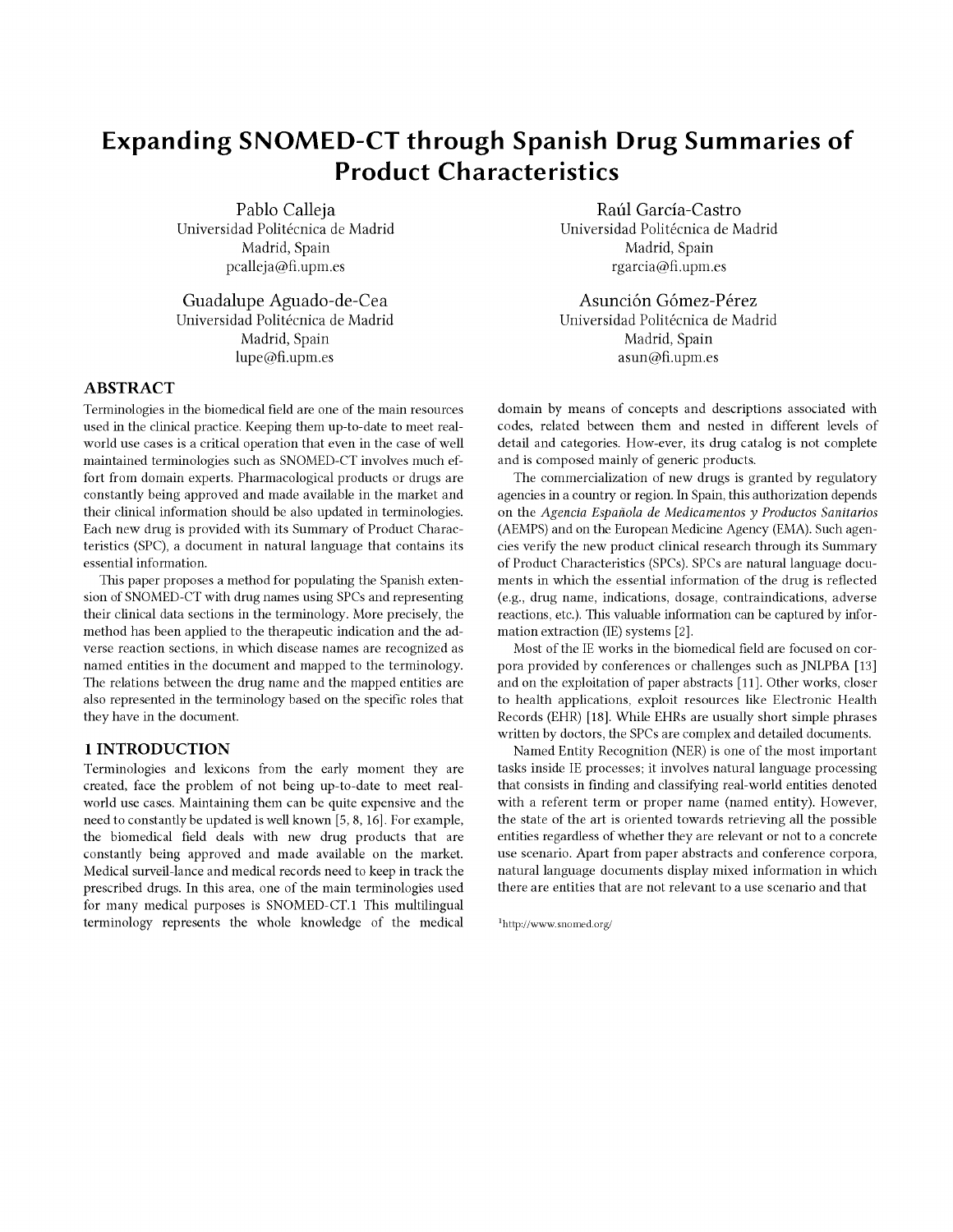produce noise on the overall result of the NER task. This is the case of the SPC in which, although they are divided in sections referring to those specific use scenarios, there is a lot of mixed information in them.

The current classifications covered in NER systems just deal with taxonomic types and are not meant to represent the entities' role. Such role determines the general meaning and function of the entity in the corpus. However, as the conceptual model proposed by Steimann shows [27], entity roles can also be represented as a classification model. The taxonomic hierarchy of diseases is normally represented by the affection type such as "mental disorder" and "gastric disease". However, "adverse reaction" and "contraindication" are roles that an entity may have in a given context, and which can be also represented in a taxonomic form.

To prove the heterogeneity of the information presented in the sections of the SPCs, some research founded by the AEMPS has been carried out. This research was focused on two specific sections and it reflected that, in each of them, there are entities with the same named entity type (disease) but with different roles, apart from the proper role of the section.

**Therapeutic indication section.** This section of the SPC provides information about the disease or diseases to be treated with the drug. However, this section is sometimes verbose and includes information from other sections. Commonly, this extra information deals with contraindications, diseases for which the drug should not be prescribed (e.g., *should not be used as a treatment for),* or diseases that refer to the medical record of the patient *(who does not have a recent history of).* 

**Adverse reactions section.** This section of the SPC provides information about unwanted effects caused by the administration of a drug (diseases or disorders) and their frequency. However, sometimes this section also contains therapeutic indication information to specify the adverse reactions studied for a particular patient with a disease. Figure 1 shows an example of the adverse reaction section. All the disease entities in the figure are in italics. However, only the entities surrounded with a continuous black box are adverse reactions. The entities surrounded with a segmented black box represent other roles.

|                                 | Durante el tratamiento con Pramipexol Normon, las reacciones adversas<br>pueden ser: <i>amnesia</i> , <i>confusión</i> , <i>hipersexualidad</i> , <i>delirio</i> y <i>mareo</i> , |
|---------------------------------|-----------------------------------------------------------------------------------------------------------------------------------------------------------------------------------|
|                                 | En base al análisis agrupado de los ensayos controlados con placebo, que                                                                                                          |
|                                 | incluyen un total de 1.778 pacientes con <i>enfermedad de Parkinson</i> !                                                                                                         |
|                                 | tratados con Pramipexol y 1.297 pacientes con placebo.                                                                                                                            |
| Trastornos del sistema nervioso |                                                                                                                                                                                   |
| Muy frecuentes                  | mareo, somnolencia                                                                                                                                                                |
| Frecuentes                      | hipercinesia                                                                                                                                                                      |
| Poco frecuentes                 | amnesia                                                                                                                                                                           |
| Trastornos gastrointestinales   |                                                                                                                                                                                   |
| Frecuentes                      | estreñimiento, vómitos                                                                                                                                                            |

**Figure 1: Excerpt of the adverse reactions section** 

This paper proposes a method for populating the Spanish extension of SNOMED-CT with drug names using SPCs and representing their clinical data sections in the terminology. More precisely, the method has been applied to the therapeutic indication section and the adverse reaction section in which disease names are recognized

as entities in the document and mapped to the terminology. The relations between the drug name and the mapped disease entities are based on the specific roles they have in the document.

The paper is structured as follows. Section 2 describes related work and section 3 addresses the proposed method for populating SNOMED-CT from SPCs. Section 4 evaluates and discusses the obtained results. Finally, Section 5 presents the conclusions of the work and highlights future research lines.

## 2 RELATED WORK

There are many works in the literature focused on the exploitation of SNOMED-CT for clinical purposes [7]. However, there is a reduced number of works interested in the population of the terminology. Researchers such as [10] have aimed to expand the Swedish extension with synonyms extracted from Electronic Health Record. For Spanish, there are few projects that use the Spanish extension of SNOMED-CT and most of them have focused on mapping processes without a specific work area, such as [6]. In general mapping projects use the SNOMED-CT terminology in English [20, 24] and in other languages such as Swedish [26].

Nowadays, the state of the art of NER shows that the best results are provided by supervised machine learning techniques [4, 21]. However, these techniques require big annotated corpora to be trained such as [14, 19]. Thus, the use of machine learning techniques is limited in some domains in which such annotated corpora do not exist. Furthermore, annotated corpora do not reflect the entities' roles.

Roles are defined and attached to text segments or entities in an IE task called template filling [23, 27]. These roles are defined by its acts or meaning in a given context and normally are associated with lexical-syntactic patterns [22]. Nevertheless, the template filling task in the biomedical domain is focused on event relations like cause-effect or drug-drug interactions [25].

As for the mapping techniques used in the biomedical area, a thorough analysis has been carried out. Some works are generalpurpose studies [12,17], whereas others do not focus on recognizing entities that may include numerous descriptors such as diseases. Likewise, it has been observed that current techniques are not oriented to mapping terms extracted from natural language texts [1, 9]. These current techniques are very sensitive to any linguistic variation and do not exploit the syntactic categories of words that compose the terms.

#### 3 METHOD

The proposed method for populating the Spanish extension of SNOMED-CT with drug names using SPCs and representing their clinical data sections in the terminology is divided into three main processes: named entity recognition of diseases and drug names, entity mapping with SNOMED-CT, and creation of the SNOMED-CT extension.

The first process is focused on the recognition of named entities in different sections. This process is divided into two tasks. The first one aims to find drug names that represent the product. The second task is focused on the recognition of diseases in clinical data sections with the same role. Although SPCs have specific separated sections for each piece of information, they present the problem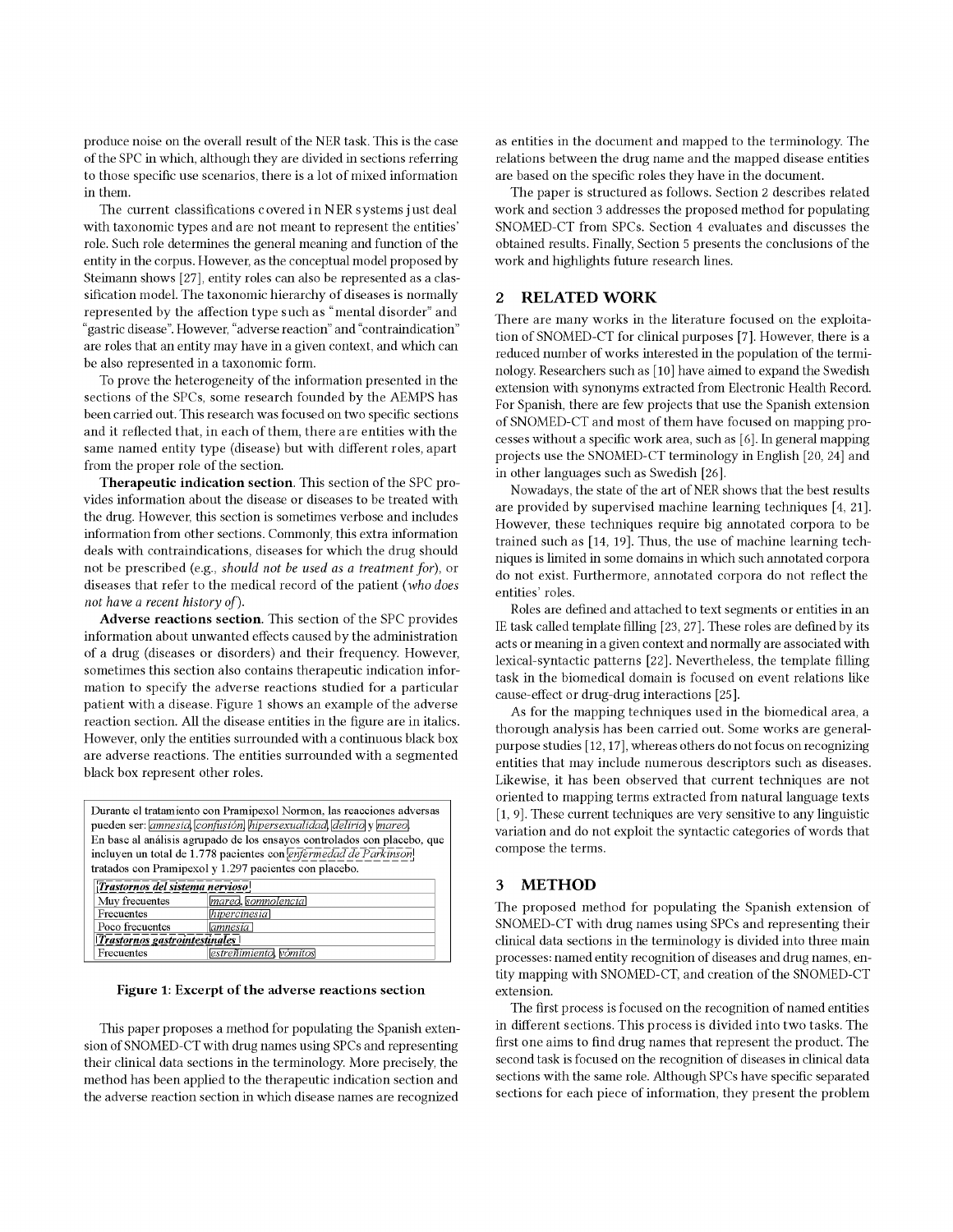defned in the introduction, mixed information. The named entity recognition process is based on gazetteers and rules oriented for Spanish language.

The second process aims to map the identifed disease entities with SNOMED-CT to identify their equivalent concepts. The mapping process tries to fnd the best candidate, by creating all the possible variants of the entity in which the description of the concept may appear in the terminology, using word normalization and synonyms. Finally, the SNOMED-CT extension is created: populating the product names, creating their adverse reaction and indication concepts and relating them to the appropriate-role mapped diseases.

The method was developed in a collaboration project with the AEMPS focused only on two concrete sections of the clinical data: the therapeutic indication and the adverse reaction sections. The implementation of the method relies on the GATE text processing framework. The AEMPS provided one set of more than 1,000 SPCs in Spanish divided into diferent fles per section. From this set, 120 randomly selected SPCs had been annotated by domain experts from the agency. The annotation process was made separately in the two required sections of the SPC. In each section, the annotated diseases represent the target role of their section ("therapeutic indication" or "adverse reaction"). These annotated SPCs have been used to create two gold standard corpora to evaluate the NER process; a gold standard corpus for the therapeutic indication section and a gold standard corpus for the adverse reaction section. Moreover, the AEMPS provided a list of 500 disease entities with their equivalent SNOMED-CT description and concept code as a gold standard for the mapping process.

#### 3.1 External resources

As mentioned before, the problem of named entity recognition is to identify named entities according to a role. However, gazetteers of named entities are needed to support the process. For drug names, a gazetteer has been created using the SNOMED-CT descriptions that contain the label "(product)" in the preferred term. As this work aims to populate SNOMED-CT with product concepts, if the concept already exists it is not necessary to create an instance and it is possible to refer to it directly.

For disease and disorder names, the selected gazetteers were extracted from the Spanish version of the Medical Dictionary for Regulatory Activities (MedDRA) [3] and from the Diccionario de siglas médicas [29]. MedDRA is a rich and highly specifc standardized medical terminology to facilitate sharing of regulatory information internationally for medical products. The terminology is a disease term list classifed in hierarchies by their degree of depth and it is distributed in various languages, including Spanish. The two lowest hierarchy levels are called Preferred Terms (PT) and Lowest Level Terms (LLTs). Both levels contain more than 70,000 terms that refect simple observations reported in the clinical practice. Due to its exhaustive list of diseases with non-specifc terms, both levels have been used to create the gazetteer of entities with named entity type "disease".

Using MedDRA rather than a subset of the disorders and clinical fndings of SNOMED-CT is due to 3 reasons: (1) A preliminary study has found that the coverage of MedDRA for common used

terms in the SPCs is better; MedDRA was based on a terminology belonging to the Medicines and Healthcare products Regulatory Agency (MHRA) of UK and developed for pharmaceutical purposes. (2) MedDRA is easier to use due to its classifcation in fewer hierarchies. (3) SNOMED-CT has concepts with high detailed descriptions that are not relevant for constructing a gazetteer (e.g., anemia por defciencia de hierro en la madre que complica el nacimiento - iron deficiency anemia in the mother complicating birth).

Another gazetteer used for disease and disorder names has been extracted from the Diccionario de siglas médicas. Although MedDRA contains a lot of international terms, the SPCs contain a lot of abbreviations used colloquially in Spain. This gazetteer was created by extracting only the abbreviations.

Moreover, in collaboration with the AEMPS, a synonym and acronym catalog has been created to enrich the mapping process with SNOMED-CT. Using their expert knowledge and resources such as the Diccionario de siglas médicas, sets of terms have been grouped according to their semantic relation. This catalog is not focused on detecting all the possible cases, but only the most relevant ones. (e.g., cáncer and tumor maligno (malign tumour), HBP and hiperplásia benigna de próstata (benign prostate hyperplasia) or the set of adjectives incrementada increased, elevada elevated and aumentada augmented).

# 3.2 Named entity recognition process

For each SPC, the named entity recognition process is performed in two diferent tasks. The frst one identifes drug names over the name section. In this section the product is defned with the diferent dosages and pharmaceutical forms in which it is commercialized (e.g., Celecoxib Lesvi 100 mg cápsulas duras EFG / Celecoxib Lesvi 200 mg cápsulas duras EFG). So, each of the terms are considered diferent named entities (as SNOMED-CT represent products). In this task, the gazetteer created from SNOMED-CT is used to identify already instantiated drugs. If the drug name does not exist in the terminology, the diferent terms that are in the section are considered new entities.

The second task is focused on the identifcation of diseases in the clinical data sections; in this case, the therapeutic indication and the adverse reaction sections. The main challenge in each section is to identify not only diseases but the correct ones according to their role in their corresponding section. As for the disease recognition, the gazetteers extracted from MedDRA and from the Diccionario de siglas médicas are used to discover entities. To support the disease recognition, some coded patterns are used to fnd entities that are not refected on the gazetteers. Table 1 shows the lexical patterns (character combinations or affixes) and syntactic patterns (word combinations) used to identify diseases.

Figure 1 shows an example in a document in which there are some examples of patterns commonly used in medicine. There is a lexical pattern represented by the suffix "\_itis" that means inflammation (e.g., sinusitis). Lexical patterns are used to identify nominal phrases (NP) as a disease in which the noun contains at least one of the affixes. The nominal phrases include the adjectival phrases (AdjP) that are joined to the noun. Also, there is a syntactic pattern represented by the word combination enfermedad de (disease of) and an eponim (Parkinson). The syntactic patterns represented in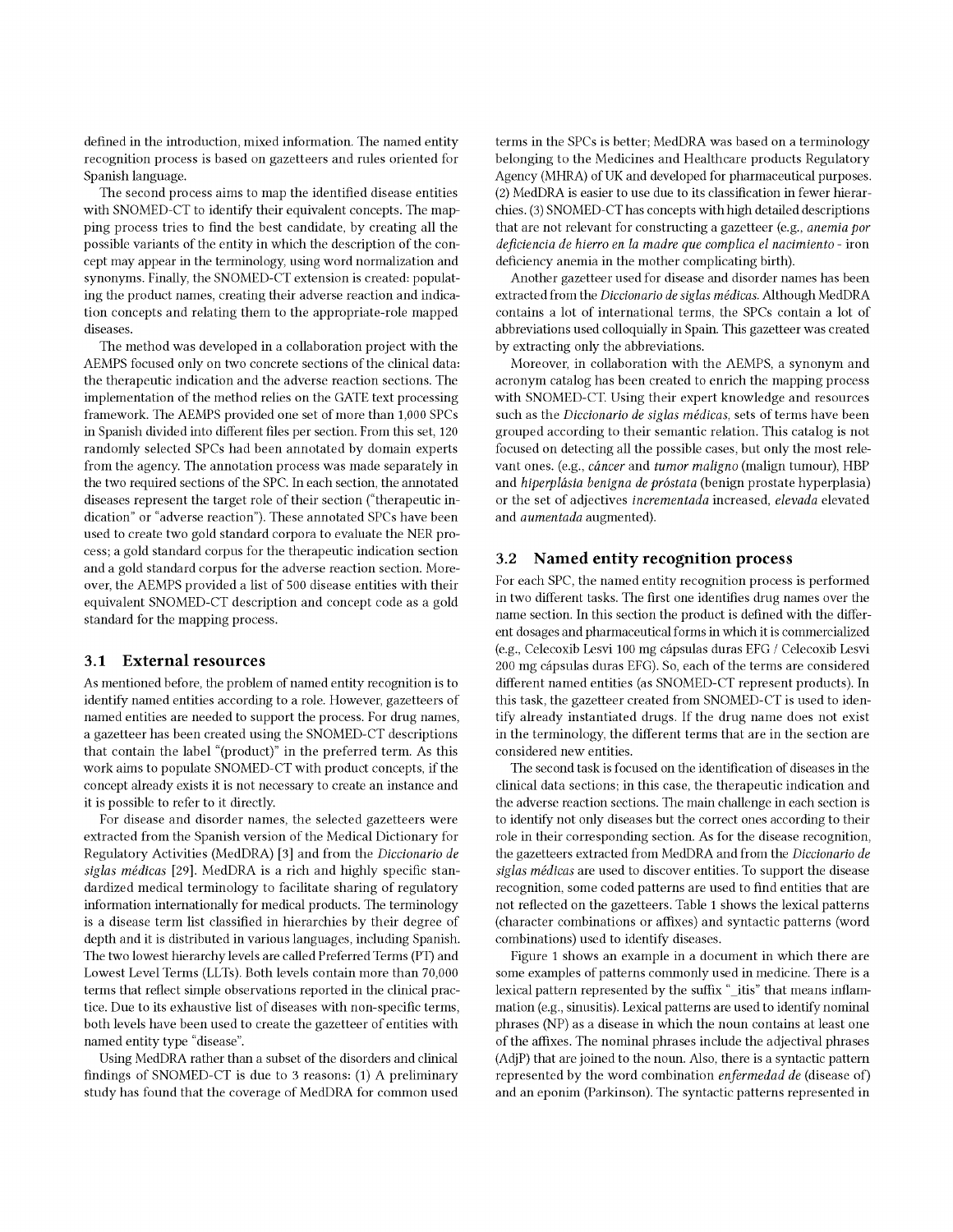Table 1 show between brackets which part of the span text is considered as an entity. The syntactic patterns 19 to 21 are diseases that are represented by fuctuation disorders of biological substances of the organism and are presented in sets having the same meaning with diferent words. For example, pattern 21 represents decrease of biological substances and there are four words to compose the pattern: disminución (decrease), reducción (reduction), pérdida (loss) and descenso (decline). The optionality of the words is presented between parenthesis and separated by the symbol '|'.

Once the disease named entities are identifed, a new set of coded patterns are executed in order to classify diseases according to their role. These role patterns could be syntactic patterns and layout patterns (the format in which the information is presented). Figure 1 shows three examples with a syntactic pattern and two layout patterns. The syntactic pattern las reacciones adversas pueden ser (the adverse reactions could be) is refecting that all the entities under the scope of the pattern (until the full stop) have the adverse reaction role. On the other hand, a layout pattern is also represented in the example. All the entities in the table that are not headers in bold are also diseases with the adverse reactions role. Other roles are represented with different patterns. The first one is represented with the word combination *pacientes con* (patients with) that is refecting diseases with the role for which the drug is prescribed (therapeutic indication role). The second one is represented by rows in bold font and it refects the classifcation role of the mentioned diseases (classifcation role).

Table 1: Disease patterns identifed

| <b>Lexical Pattens</b>                                               |                                                           |           |            |  |
|----------------------------------------------------------------------|-----------------------------------------------------------|-----------|------------|--|
| 1) oma                                                               | $2)$ itis                                                 | 3) osis   | 4) algia   |  |
| 5) ema                                                               | 6) asis                                                   | 7) emia   | 8) orrea   |  |
| 9) penia                                                             | 10) plasia                                                | 11) hiper | $12)$ hipo |  |
| Syntatic patterns                                                    |                                                           |           |            |  |
|                                                                      | 13) {infección $de + NP$ }<br>14) {enfermedad $de + NP$ } |           |            |  |
| 16) {afección de + NP}<br>15) {enfermedad + AdjP}                    |                                                           |           |            |  |
| 17) {virus $de + NP$ }<br>18) {empeoramiento $de + NP$ }             |                                                           |           |            |  |
| 19) {(prolongación   incremento   elevación   aumento) de + NP}      |                                                           |           |            |  |
| 20) {(alteración   anormalidad   cambios   descompensación) de + NP} |                                                           |           |            |  |
| 21) {(disminución   reducción   pérdida   descenso) de + NP}         |                                                           |           |            |  |

All of the identifed role patterns had been found in a prior study of each corpus in collaboration with experts from AEMPS. Table 2 shows the patterns identifed and their role. In the therapeutic indication section, the diseases with the section's role are represented by the syntactic patterns 22 to 28. Also, two more roles have been observed in this section: "medical record" and "contraindication". "Medical record" advises the patient that the therapeutic indication of the drug is dependent of diseases of the patient's clinic history. "Contraindication" represents the diseases for which the use of the drug is not recommended.

In the adverse reaction section, it has been observed that most of the adverse reactions presented in SPCs are represented in tables, indicating the afection classifcation type and their frequency. At the same time, documents that do not contain tables also use the afection classifcation type as headers to enounce adverse reactions. Both layout patterns had been used to identify entities with the

#### Table 2: Role patterns identifed

| Syntatic patterns                                         | Role                          |
|-----------------------------------------------------------|-------------------------------|
| 22) tratamiento de + {NP}                                 | Therapeutic indication        |
| 23) pacientes con + ${NP}$                                | Therapeutic indication        |
| 24) alivio de los síntomas de + {NP}                      | Therapeutic indication        |
| 25) asociado a + $\{NP\}$                                 | Therapeutic indication        |
| 26) prevención de + {NP}                                  | Therapeutic indication        |
| 27) administración en combinación en + {NP}               | Therapeutic indication        |
| 28) en ensayos clínicos de + {NP}                         | Therapeutic indication        |
| 29) en estudios clínicos de + {NP}                        | Therapeutic indication        |
| 30) $sin + {NP}$                                          | Medical record                |
| 31) que se hayan excluido + {NP}                          | Medical record                |
| 32) excluyendo + {NP}                                     | Medical record                |
| 33) que no tiene + ${NP}$                                 | Medical record                |
| 34) siempre que no exista + {NP}                          | Medical record                |
| 35) pero no + $\{NP\}$                                    | Contraindication              |
| 36) no protege $+$ {NP}                                   | Contraindication              |
| 37) no debe ser utilizado + {NP}                          | Contraindication              |
| 38) no se recomienda + {NP}                               | Contraindication              |
| 39) no debe utilizarse + {NP}                             | Contraindication              |
| 40) no se ha demostrado   estudiado + {NP}                | Contraindication              |
| 41) no se han realizado estudios + {NP}                   | Contraindication              |
| 42) potenciado por + {NP}                                 | Medical interaction           |
| 43) con el fin de evitar + {NP}                           | Medical interaction           |
| 44) no se asocia + $\{NP\}$                               | Non adverse reaction          |
| 45) no se observó + {NP}                                  | Non adverse reaction          |
| 46) sin indicios de                                       | Non adverse reaction          |
| <b>Layout Patterns</b>                                    |                               |
| 47) Headers in bold with tags <b>, <i> or <u></u></i></b> | <b>Classification</b> headers |
| 48) Entities between labels <table> and </table>          | Adverse reaction              |
| 49) Entities in below classification headers              | Adverse reaction              |

adverse reaction role. Pattern 48 associates entities that are inside the HTML table tag as an entity and pattern 49 identifes entities that are in the text under a header and associates them to the adverse reaction role. The role "therapeutic indication" was also present in the section. In specifc cases SPCs enounce the disease for which the drug is prescribed. Other roles that have appeared are "medical interaction", "non adverse reaction" and "classifcation headers". "Medical interaction" represents diseases that only appear in a specifc case or diseases that could produce more adverse reactions. The "non adverse reaction" role represents diseases that have not been discovered as adverse reactions during the drug clinical research. The last role refers to "classifcation headers", i.e., general diseases that classify and enounce the adverse reactions.

The named entity recognition process based on role patterns verifes that the named entities belong to the corresponding section and discards the ones that belong to the other ones. Considering as an assumption that the presented information is representative of its section, if an entity does not belong to any role, it takes the same one as the section. Roles can be represented in a taxonomic form as shown in Figure 2. However, this work is only focused on the roles "therapeutic indication" and "adverse reaction".

# 3.3 Disease mapping process

The disease mapping process provides the equivalent concept of the SNOMED-CT terminology for a disease entity. This process has two tasks. The frst one preprocesses the entity creating all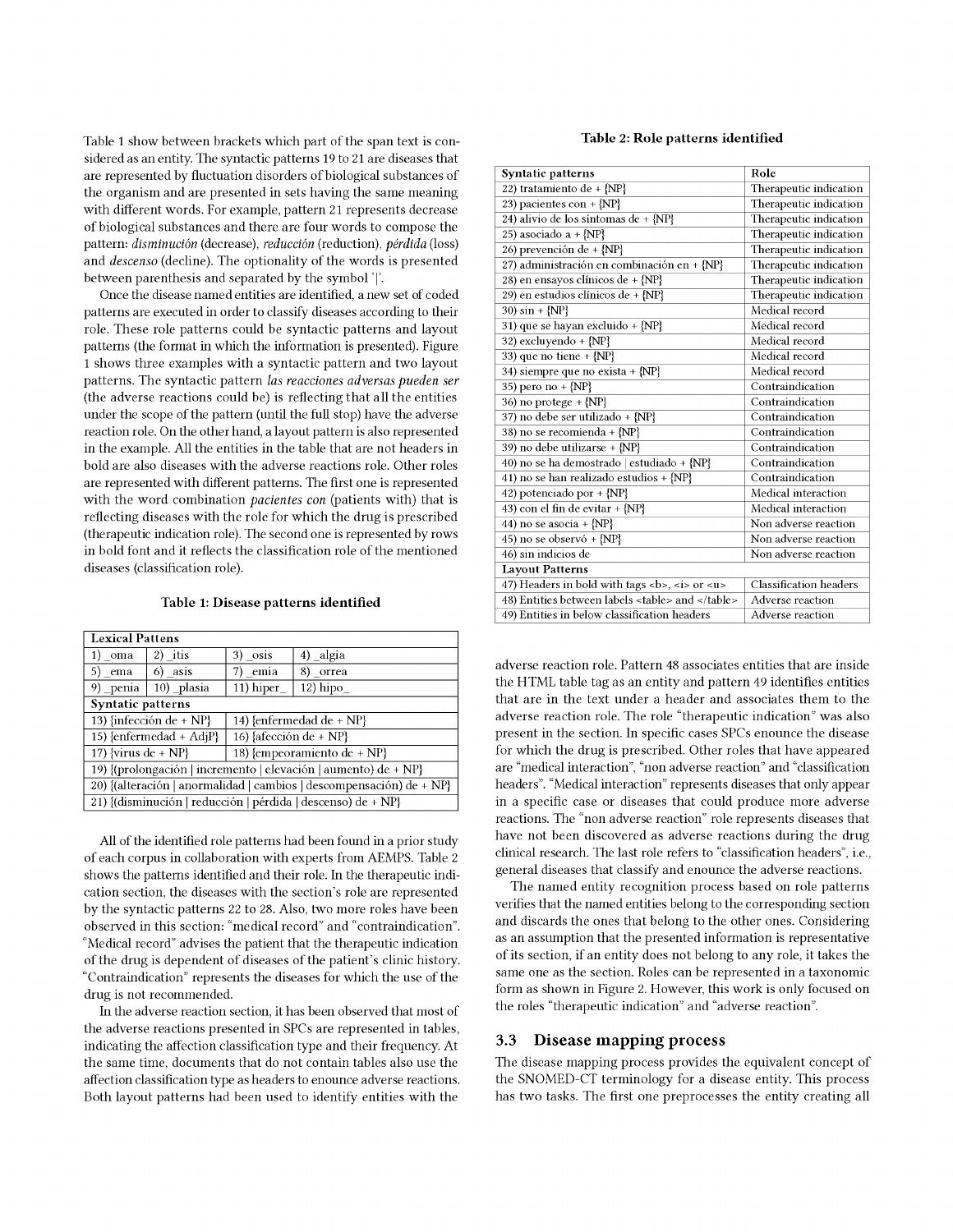

**Figure 2: Disease role classification** 

the possible variants in which the disease could be written in the descriptions of the terminology, using word normalization and synonyms. The second task identifies the candidate SNOMED-CT concept using a mapping algorithm based on the entity variants and in the syntactical function of the words.

# Entity preprocessing

The entity preprocessing aims to prepare the disease entities obtained in the last process to identify their equivalent concepts in SNOMED-CT in the next task. The task cleans the input entity and creates all the disease entity variants that the entity can adopt. All the words are lowercase converted, the Spanish accent is removed and the stopwords are deleted. Once the text is clean, the words are classified into two main groups: keywords and descriptors. The keywords are the nouns that will be the main reference in the mapping process. The rest of the words such as adverbs, adjectives or numbers are classified as descriptors. All the classified words are used to create disease entity variants, being the initial one composed by the original tokens of the entity. In the case that there are words in plural, a new disease entity variant is created with these tokens in singular (normalization). Finally, disease entity variants are checked with the synonym and acronym catalog created with the AEMPS. If one word matches, a new disease entity variant is created for each synonym as showed in Fig. 3. The figure shows the different disease entity variants for the disease term *cancer de testiculos avanzado* (advanced cancer of testicles). Keywords are represented in bold and underlined.

# Concept identification

The concept identification task aims to provide a SNOMED-CT concept for each disease entity using a mapping algorithm based on the classification of the words (keywords and descriptors). The algorithm takes all the disease entity variants and searches for each one through the descriptions of the terminology concepts. As mapping is focused on diseases, only concepts that belong to the category "disease" and "clinical finding" are taken into account. The algorithm uses a threshold that counts the number of equal words, by exact comparison, between a disease entity variant and



**Figure 3: Entity variants of** *Cancer de testiculos avanzado* 

a SNOMED-CT description. The pseudocode of the algorithm is presented in Algorithm 1.

The algorithm stores SNOMED-CT descriptions that have the same threshold value as the candidates, discarding those that are below that value. If this threshold is exceeded, all previous candidates are deleted, the threshold is updated, and the algorithm starts saving new candidates beginning with the one that produced the change. The threshold distinguishes between keywords and descriptors. Names or keywords are prioritized, so when the algorithm is processing a SNOMED-CT description, it firstly compares the names that have been recognized in the disease entity variant and in the SNOMED-CT description. If the number of keywords is bigger than the threshold, it is updated by erasing the previous candidates. If the number of keywords is equal to the threshold, the algorithm does the same comparison with descriptors. With this approach, a term that has two keywords and no descriptors would be a better choice than another term that has only one keyword and three descriptors in common.

For example, for the disease entity variant *cáncer testículos* (testicles cancer), the algorithm goes through SNOMED-CT storing candidate terms of the terminology that exceed the threshold. In this case, SNOMED-CT has no terms containing the two keywords *testiculos* (testicles) and *cancer* (cancer), but only one (e.g., *cancer de piel* (skin cancer), *herida expuesta de los testiculos* (open wound of testicles), etc.). With another disease entity variant of the same disease, *tumor maligno testiculo* (testis malignant tumour), the algorithm finds new candidates with two keywords, discarding previous candidates (e.g., *tumor simple de testiculo* (simple tumour of testis)). Finally, the algorithm discards the previous candidates when it finds the term *tumor maligno de testiculo* (malignant tumour of testis) containing a descriptor above the previous candidates. The result for the *cancer de testiculos* disease entity is the SNOMED-CT term *tumor maligno de testiculo* (Malignant tumour of testis - 363449006).

Finally, the identified candidates are evaluated to select the best one. SNOMED-CT is very large and represents very detailed concepts so it is necessary to select the best in some way. Each candidate has an incorporated measure based on the approximation distance to the SNOMED-CT description. The measure is calculated by subtracting the number of words in the SNOMED-CT description (stopwords do not count) and the sum of all words (keywords and descriptors) that the algorithm has found for the disease entity variant. This measure gives a quantification of the similarity between them. The candidate SNOMED-CT descriptions obtained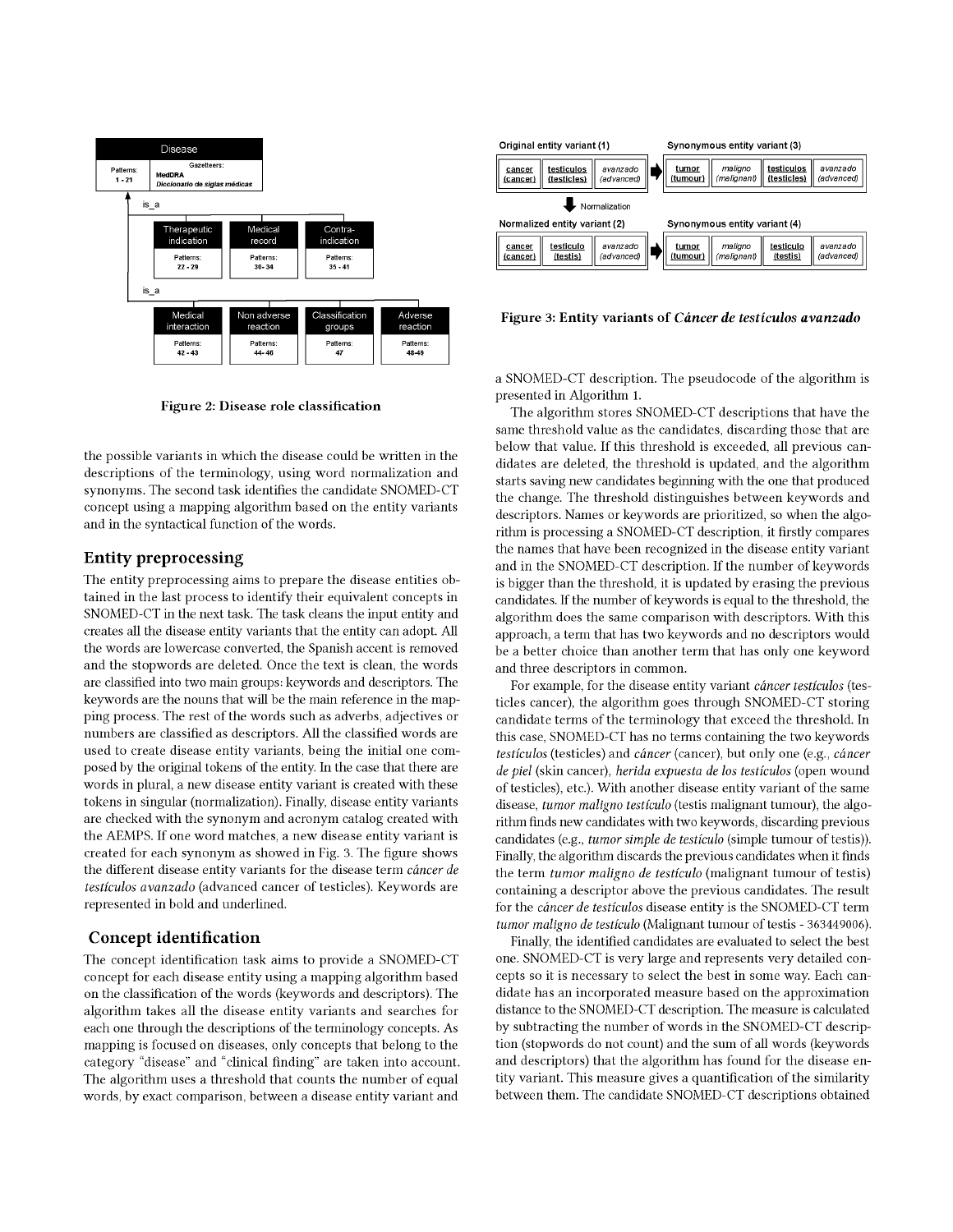by the algorithm are organized from the lowest to the highest distance value. The description that has the lowest value is selected. Following the example of the cáncer testículos (cancer of testicles), candidates retrieved from the algorithm are those that contain the words tumor (tumour), maligno (malignant) and testículo (testi). The optimal candidate is tumor maligno de testículo (Malignant tumor of testis - 363449006) but the algorithm also returns tumor maligno de testículo de células de Leydig (Malignant Leydig cell tumour of testis - 278055006). In the frst case, the distance is zero because the SNOMED-CT description is composed by three words (not counting stopwords) and three of them matched. In the second case, the distance is two, the SNOMED-CT description has five words (not counting stopwords) and only three of them matched. The best candidate is the one with the lowest distance: tumor maligno de testículo (Malignant tumour of testis - 363449006). If the algorithm retrieves more than one description, it is considered as a bad mapping.

|        | <b>Algorithm 1</b> Mapping Algorithm                         |
|--------|--------------------------------------------------------------|
|        | <b>Require:</b> Entity Variants                              |
|        | 1: Candidates ← { }                                          |
| 2:     | Keywords threshold $\leftarrow \{ 0 \}$                      |
| 3:     | Descriptors_threshold $\leftarrow \{ 0 \}$                   |
| 4:     | for all $Var \in Entity\_Variables$ do                       |
| 5:     | for all $\text{Desc} \in \text{SNOWLED\_Description}$ do     |
| 6:     | $Keywords \leftarrow \{countCommonKeyWords(Var,Desc)\}\$     |
| 7:     | Descriptors $\leftarrow$ {countCommonDescriptors(Var,Desc)}  |
| 8:     | if (KeyWords > Keywords_threshold) then                      |
| 9.     | Candidates← {Desc}                                           |
| 10:    | Keywords threshold $\leftarrow \{$ KeyWords $\}$             |
| 11:    | end if                                                       |
| 12:    | <b>if</b> (Keywords == Keywords_threshold) <b>then</b>       |
| 13.    | <b>if</b> (Descriptors > Descriptors threshold) <b>then</b>  |
| 14:    | Candidates $\leftarrow \{$ Desc $\}$                         |
| 15:    | Words threshold $\leftarrow \{$ Words $\}$                   |
| 16:    | end if                                                       |
| 17:    | <b>if</b> (Descriptors == Descriptors_threshold) <b>then</b> |
| 18.    | Candidates $\leftarrow$ {Candidates, Desc}                   |
| 19:    | end if                                                       |
| 20:    | end if                                                       |
| 21:    | end for                                                      |
| 22.    | end for                                                      |
| $23 -$ | Candidates $\leftarrow selectBestcandidates(Candidates)$     |

# 3.4 SNOMED-CT extension creation process

The third process consists in creating the SNOMED-CT extension. The identifers for new concepts in the extension, according to the IHTSDO manual.<sup>2</sup> have to be created using UUIDs. For each SPCs various concepts must be created. First, the identifed drug names are used to fnd the general drug name without dosage or pharmaceutical form (e.g., Celecoxib Lesvi for the drug names Celecoxib Lesvi 100 mg and Celecoxib Lesvi 200 mg) to create a new concept subtype of the SNOMED-CT concept "Pharmaceutical/Biological

product (product) - 373873005". Then, new subtypes of the general drug concept are created using the drug names. If the general drug name already exists in the terminology, the subtypes are referenced using the SNOMED-CT identifcation number (SCTID) of the identifed product.

For the therapeutic indication section, a new concept subtype of "Drug indicated (situation) - 135794007" is created showing the general drug name in the description. All the mapped disease entities with the therapeutic indication role are referenced as subtypes. The same process is made for the adverse reaction section. A new concept subtype of "Adverse reaction section (disorder) - 281647001" is created with the general drug name in the description. Also, the mapped disease entities with the adverse reaction role are referenced as subtypes.

## 4 EVALUATION

The evaluation has been made separately for the two main processes: the NER process and the mapping process. The former has been performed by measuring the results obtained over the gold standard corpus of the therapeutic indication and the adverse reaction sections. The latter has been performed through the gold standard of mapped disease entities.

# 4.1 NER evaluation

Each section has been evaluated separately with four experiments related with the resources used in the NER process. The frst experiment only takes the results obtained by gazetteers. The second experiment adds the results obtained by the patterns coded for disease named entities. The third experiment uses the role patterns of the section to add or associate entities to the section's role. Finally, the fourth experiment uses the patterns of the other roles to discard entities that are not associated to the section's role. The experiment for both sections works under the open world assumption; i.e., entities with no role are considered to be part of the target role.

The evaluation metrics used for the NER process are precision (P), recall (R) and F-measure (F). The evaluation measures the detected entities under two matching criteria as proposed in other biomedical evaluations [28]. Normally, NER systems use the strict or exact matching criteria; the entity detected by the system and the entity annotated in the gold standard corpus must have the same span text and named entity type. However, the annotated entities of the provided gold standard corpus have problems in the consensus between annotators, i.e., the same entity with the same span text is annotated with different length (different offset in one side). Normally, the diference between annotations are adjectives that experts have taken or not into account in the annotation process, such as adjectives that describe a particular case of the patient's disease (e.g., recurrente (recurrent)) and intensity or degree (e.g., grave (severe)). Thus, the partial criteria allows that one of the span text offsets can be different.

Table 3 presents the obtained results of the 4 experiments in the therapeutic indication section. Firstly, experiment 1 denotes that gazetteers cover most of the entities that are presented in the corpus, but not representative enough to cover all of them. Experiment 2 shows how lexical and syntactic patterns detect more disease named entities thus improving the results of the gazetteers.

<sup>2</sup> http://doc.ihtsdo.org/download/doc\_TechnicalImplementationGuide\_Current-en-US\_INT\_20150131.pdf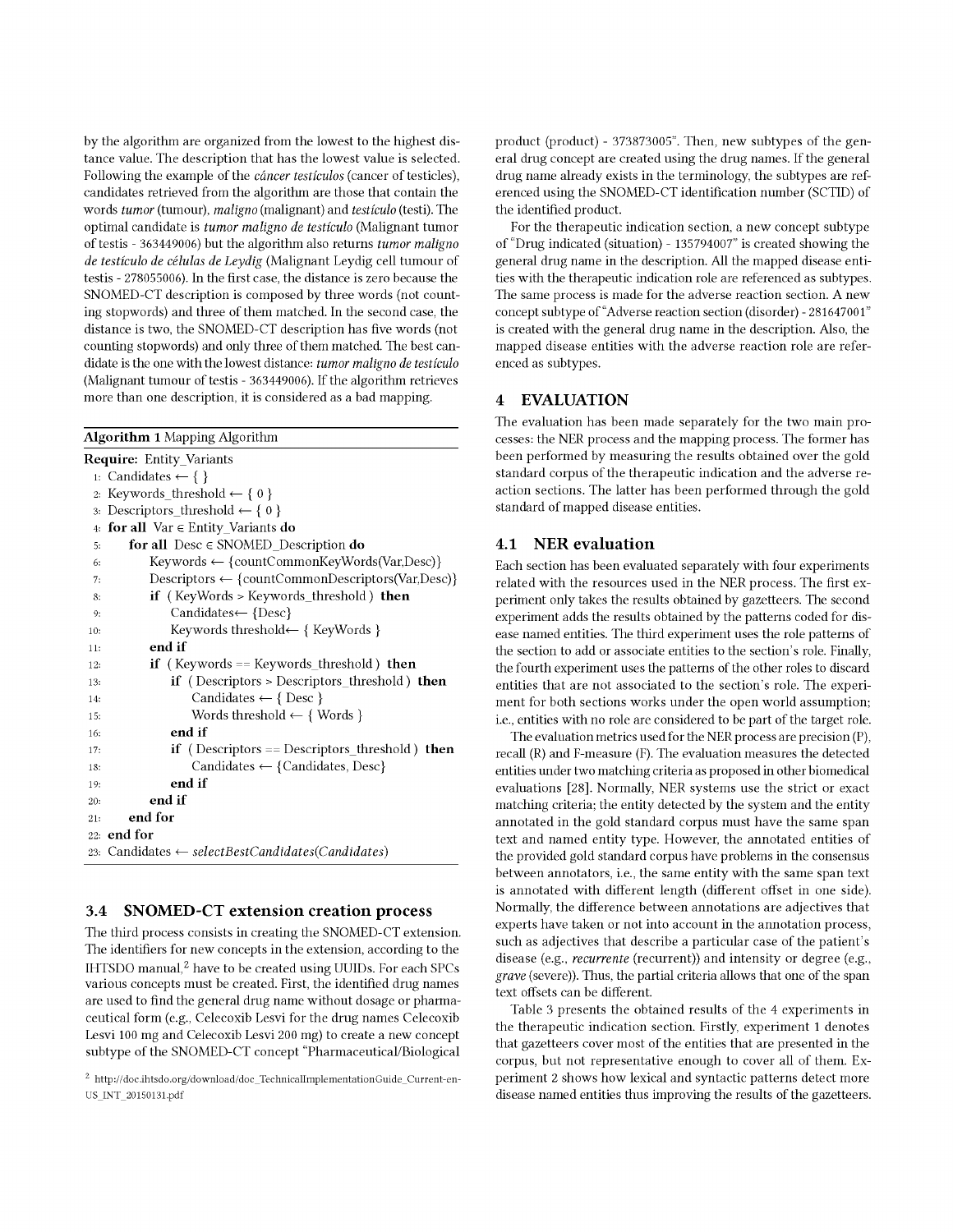Experiment 3 shows how the patterns of the section's role increase the recall. However, precision decreases because these syntactic patterns are overlapped with other role patterns. For example, sometimes pattern 18 tratamiento de (treatment of) overlaps with pattern 31 no debe ser utilizado (must not be used) in the sentence no debe ser utilizado para el tratamiento de la rinitis (must not be used in the treatment of the rhinitis). Experiment 4 demonstrates that applying the patterns of other roles to discard entities increases the fnal precision, with a minimal decrease in the recall. All the experiments refect how the corpus is infuenced by the annotation problems mentioned previously. Only the partial matching criteria obtained the best F-measure in experiment 4.

Table 3: Therapeutic indication section evaluation

|        | <b>Strict</b> |        |        | Partial |        |        |
|--------|---------------|--------|--------|---------|--------|--------|
|        | р             | R      | F      | р       | R      | F      |
| Exp. 1 | 0.8513        | 0.8716 | 0.8613 | 0.9122  | 0.9339 | 0.9229 |
| Exp. 2 | 0.9266        | 0.9266 | 0.9266 | 0.9633  | 0.9633 | 0.9633 |
| Exp.3  | 0.9135        | 0.9303 | 0.9218 | 0.9622  | 0.9798 | 0.9709 |
| Exp. 4 | 0.9249        | 0.9266 | 0.9258 | 0.9744  | 0.9761 | 0.9753 |

The evaluation of the adverse reaction section is presented in Table 4. Experiment 1 shows again that gazetteers cover most of the entities. However, the main problem gazetteers have is the representation of disorders: MedDRA represents disorders with adjectives (e.g., glucosa aumentada (increased glucose)) and SPCs represent them in a nominal form (e.g., aumento de glucosa (increase of glucose)). This problem is solved by using syntactic patterns that represent the nominal form of the disorders in experiment 2. Patterns of the named entity type increase recall signifcantly in the partial matching criteria. The results in the exact matching criteria show again the annotation problems of the corpus. Experiment 3 shows no modifcation over the results. Layout patterns are associating discovered entities (in tables or under headers) to the target role and not discovering new ones. In spite of not improving the results, associating entities to the target role is critical if the experiment is not under the open world assumption. Experiment 4 fnally shows that patterns from other roles are used to discard entities and the precision on the overall result increases. As in the previous evaluation, the partial matching criteria obtained the best F-measure.

| Table 4: Adverse reaction section evaluation |  |
|----------------------------------------------|--|
|----------------------------------------------|--|

|        | <b>Strict</b> |        |        | Partial |        |        |
|--------|---------------|--------|--------|---------|--------|--------|
|        | р             | R      | F      | Р       | R      | F      |
| Exp. 1 | 0.8861        | 0.8117 | 0.8472 | 0.9528  | 0.8728 | 0.911  |
| Exp. 2 | 0.8510        | 0.8237 | 0.8371 | 0.9411  | 0.9108 | 0.9257 |
| Exp.3  | 0.8510        | 0.8237 | 0.8371 | 0.9411  | 0.9108 | 0.9257 |
| Exp.4  | 0.8633        | 0.8215 | 0.8419 | 0.9538  | 0.9076 | 0.9302 |

# 4.2 Disease mapping evaluation

The evaluation of the mapping algorithm has been performed with four experiments based on the diferent forms in which it is possible

to create disease entity variants. The measure used is the accuracy of the obtained results over the gold standard. The frst experiment addresses the creation of the disease entity variant using the tokens of the entity, without synonyms or normalization. The second one adds the possibility of normalizing the disease entity in case some words are in plural. The third experiment is focused only on the creation entity variants using synonyms. The last one evaluates the results obtained with the complete creation of entity variants task, with normalization and using synonyms.

| Table 5: Disease entity mapping evaluation |  |  |  |  |  |
|--------------------------------------------|--|--|--|--|--|
|--------------------------------------------|--|--|--|--|--|

|        | Accuracy                       |                          |  |
|--------|--------------------------------|--------------------------|--|
|        | Therapeutic indication section | Adverse reaction section |  |
| Exp. 1 | 0.8323                         | 0.8990                   |  |
| Exp. 2 | 0.9221                         | 0.9357                   |  |
| Exp. 3 | 0.8502                         | 0.8990                   |  |
| Exp.4  | 0.9401                         | 0.9357                   |  |

Table 5 shows the mapping results of the experiments performed over the disease entities recognized in the two sections. The results of the therapeutic indication section prove that experiment 2 (normalization) improved signifcantly the results over the simple mapping process using only the original tokens, as normally SPCs present diseases in plural. Experiment 3 also improved the results using synonyms over experiment 1. The combination of both techniques to create disease entity variants obtained the best accuracy in experiment 4. In contrast, the results of the adverse reaction section difer. The results are also improved by normalization in experiment 2 but they are not afected by the use of synonyms in experiment 3. Experiments 2 and 4 have the same accuracy. Despite the good results, the mapping evaluation is not complete and representative because the list of 500 gold disease mapped entities only covers 169 diseases from 307 entities obtained in the therapeutic indication section and 109 from 2042 entities obtained in the adverse reaction section.

The evaluations have been performed only with the entities refected and all the unknown cases have not been taken into account. In the unknown results, a subset of 18 in the therapeutic indication section and a subset of 540 in the adverse reaction section contain the same SNOMED-CT description text as the entity. Furthermore, most of the other unknown results are entities that difer in irrelevant adjectives like frequency alopecia frecuente with alopecia - 56317004. Thus, an extension of the gold standard should be developed by experts to cover all the possible cases to validate, for example, the real utility of disease entity variants with synonyms in the adverse reaction section.

# 5 CONCLUSIONS AND FUTURE WORK

The evaluations of the NER process driven by roles show that precision is increased in those natural language documents in which only some of the entities are required. This process has been a key factor to represent the future relations of the diseases with the drug. Roles and their patterns allow to represent a classifcation model of the entities and to identify named entities with a specifc role.

Normally, the proposed role classifcation model could be represented with a target role and all the other roles joined as the